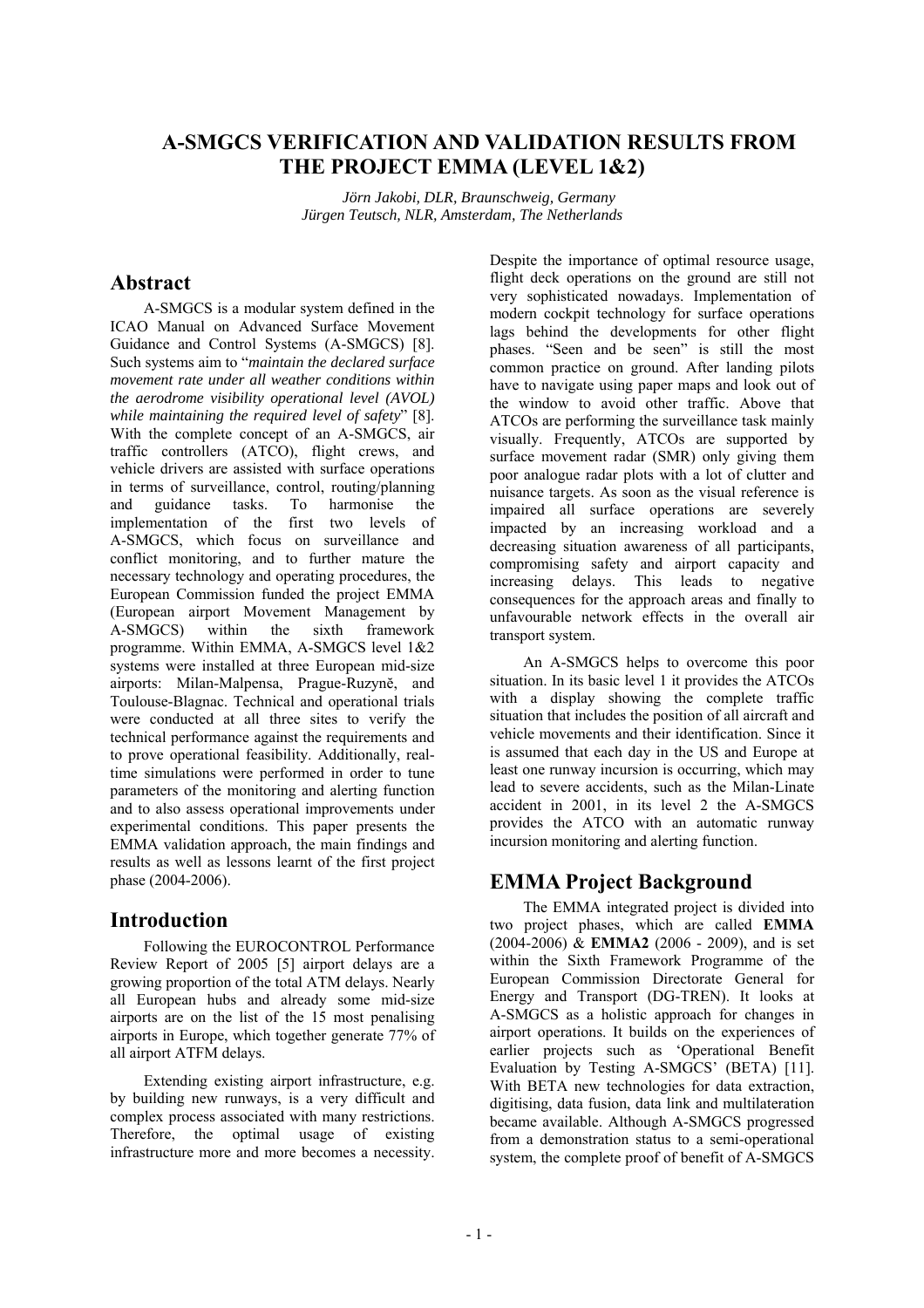was missing. Therefore, EMMA was launched to set the standards for A-SMGCS systems and their operational usage, safety and interoperability while also focussing on the benefit expectations.

### *A-SMGCS Services (level 1&2)*

A complete A-SMGCS as described in [8] supports tower controllers, apron/ramp controllers, pilots, and vehicle drivers in an all-embracing manner with the following four functions:<br>surveillance, control, routing/planning, and surveillance, control, routing/planning, and guidance. EMMA validation activities in their first project phase (2004 – 2006) focussed on the first two implementation levels, which correspond to a surveillance service and a runway safety net. These services currently have the highest level of maturity:

### Surveillance (level 1)

Each individual aircraft is seamlessly tracked and identified from final approach until it reaches the parking position and, vice versa, from the gate or stand until leaving the CTR.

### Runway monitoring and alerting function (level 2)

The level 2 implementation looks at an automated control service that helps controllers to detect potentially dangerous conflicts on runways and restricted area intrusions. The clear advantage of this approach is that it is pro-active and not reactive. Preventing conflicts before they get imminent is obviously better than solving them under time pressure when they become obvious.

# **Test Sites, Architecture and Operations**

A level 1&2 A-SMGCS system was installed at three European mid-size airports: Milan-Malpensa, Toulouse-Blagnac, and Prague-Ruzynĕ (cf. Figure 1). With Milan and Toulouse operational shadow-mode trials were performed, whereas the ATCOs in Prague could even use the system within their regular working environment. Controllers were trained and certified to use the system fully operational.

Multi sensor systems integrating ASR, SMR, MLAT, ADS-B, and special gap-fillers were installed and tuned at all sites. Figure 2 represents the general system architecture of a level 1&2 A-SMGCS.

A-SMGCS traffic situation displays (TSD) showing the complete traffic situation were installed at each controller working position. The ATCOs in Prague could use the TSD as a primary means for identification in all visibility conditions (A-SMGCS level 1). Furthermore, the



**Figure 1: Milan-Malpensa, Toulouse-Blagnac, and Prague Ruzynĕ from the bird's perspective** 

monitoring and conflict alerting function (A-SMGCS level 2) informed the ATCO in case of conflict situations like 'stop bar crossings', 'infringement of restricted areas', or 'runway incursion'.

However, the role of the ATCO has not really to be changed with the implementation of an A-SMGCS level 1&2. The new source of surveillance information and conflict monitoring will complement the usual source for surveying the traffic. It is expected that the ATCOs' situation awareness improves, which will be followed by an increase of safety and a more efficient control of the traffic. For instance, pilots' position reports are no longer necessary, which reduces the load of the voice channel and taxi times will be reduced due to a better situation awareness of the ATCO.

In addition to the operational field trials, realtime simulation trials were conducted with Milan-Malpensa and Prague ATCOs. This was necessary for tuning parameters of the 'situation monitoring and conflict alerting' function to the ATCOs' needs and also assessing A-SMGCS level 1&2 operational improvements under real experimental conditions.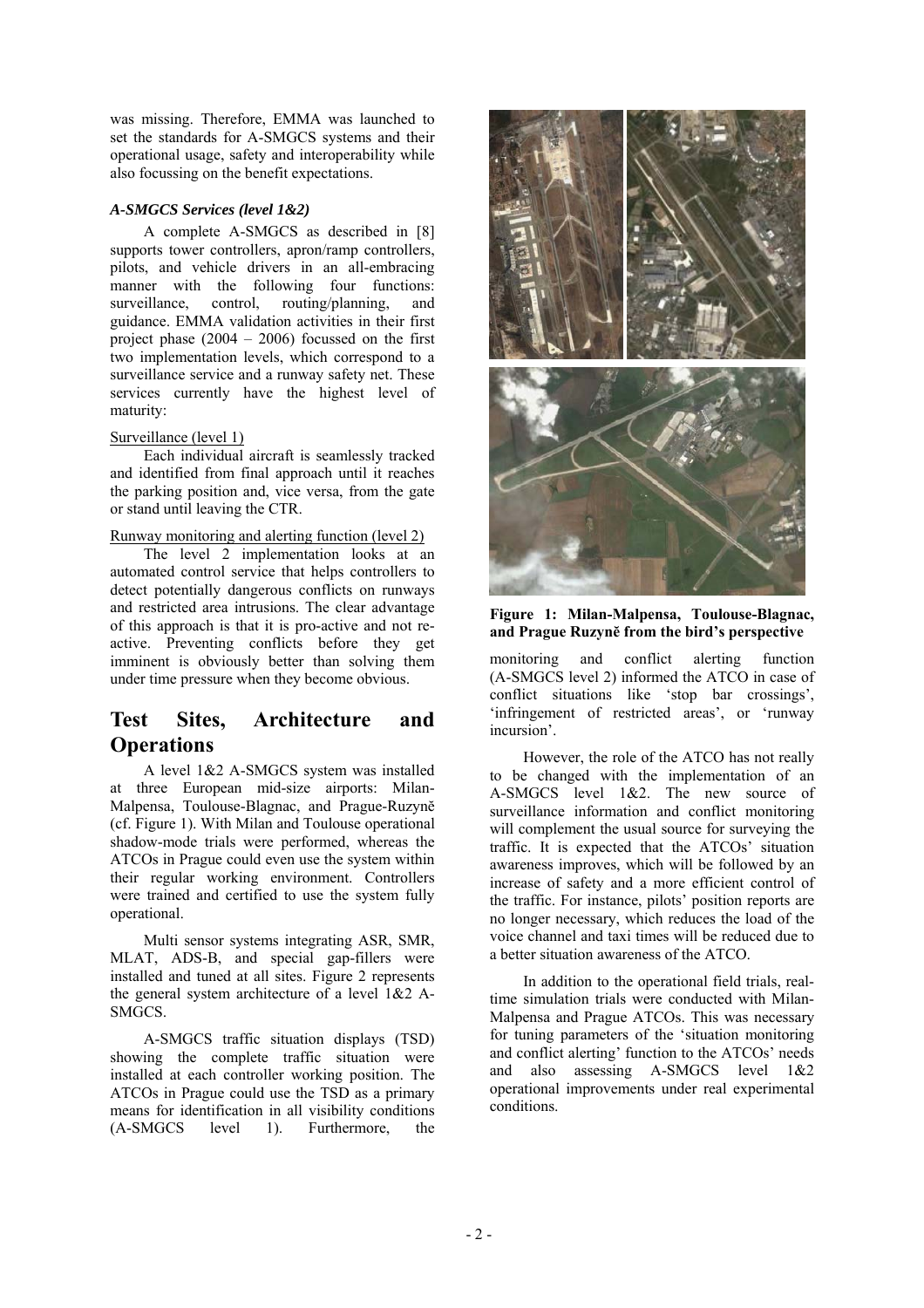

**Figure 2: General system architecture of a level 1&2 A-SMGCS** 

# **EMMA Verification & Validation Methodology testing an A-SMGCS**

The basic aim of the EMMA project was the verification and validation (V&V) of A-SMGCS (level 1&2) functionality as described in the ICAO Manual [8] and further refined in the Operational Requirements Document (ORD) of EMMA [3], which bases on the technical and operational functionality outlined in the official documents of the EUROCONTROL A-SMGCS project [1], [2].

Before successful V&V takes place, verification i.e. testing against system specifications should occur. Only if verification results in an A-SMGCS that performs at the required level, successful validation of the concept can be started.

- **Verification** is testing against predefined technical requirements, ('did we build the system right?').
- **Validation** is testing against operational requirements ('did we build the right system?').

With EMMA V&V was split into four substages [15]. These are illustrated in the figure below.



**Figure 3: Stages of EMMA V&V activities** 

The **Technical Tests** stage refers to the tests that must be conducted in order to assess the technical performance of A-SMGCS equipment. This stage answers the question: "What are the performances of the equipment?"

The **Operational Feasibility** stage refers to the definition of the operational use of equipment and procedures, in accordance with the performances assessed in the previous stage. It answers the question: "Given the performances of the equipment, is it usable and acceptable?"

The **Operational Improvements** stage refers to evidence of the operational improvements, in terms of safety, capacity, efficiency, and human factors, using the equipment and the procedures defined in the previous stage. It answers the question: "Given the accepted A-SMGCS equipment and procedures, how is ATM performance improved?"

The **Operational Benefits** stage refers to the translation of operational improvements into terms of economical benefits. It answers the question: "What are the economic benefits for the purchasers and users of A-SMGCS products?". This translation of operational effects into monetary values was out of the scope of EMMA and should be carried out by the respective stakeholders, since they are in a better position to do so.

In general, it was expected that the validation exercises will demonstrate the operational feasibility of the A-SMGCS operational concept and that the concept provides a solution to the specific ATM problem and leads to operational improvements when comparing it to current SMGCS.

# **Test Platforms**

**Real-time simulations (RTS)** in EMMA focussed on the operational feasibility of the 'monitoring and alerting' function. The simulation test platforms were used to evoke safety critical events and to tune the system alerts to the needs of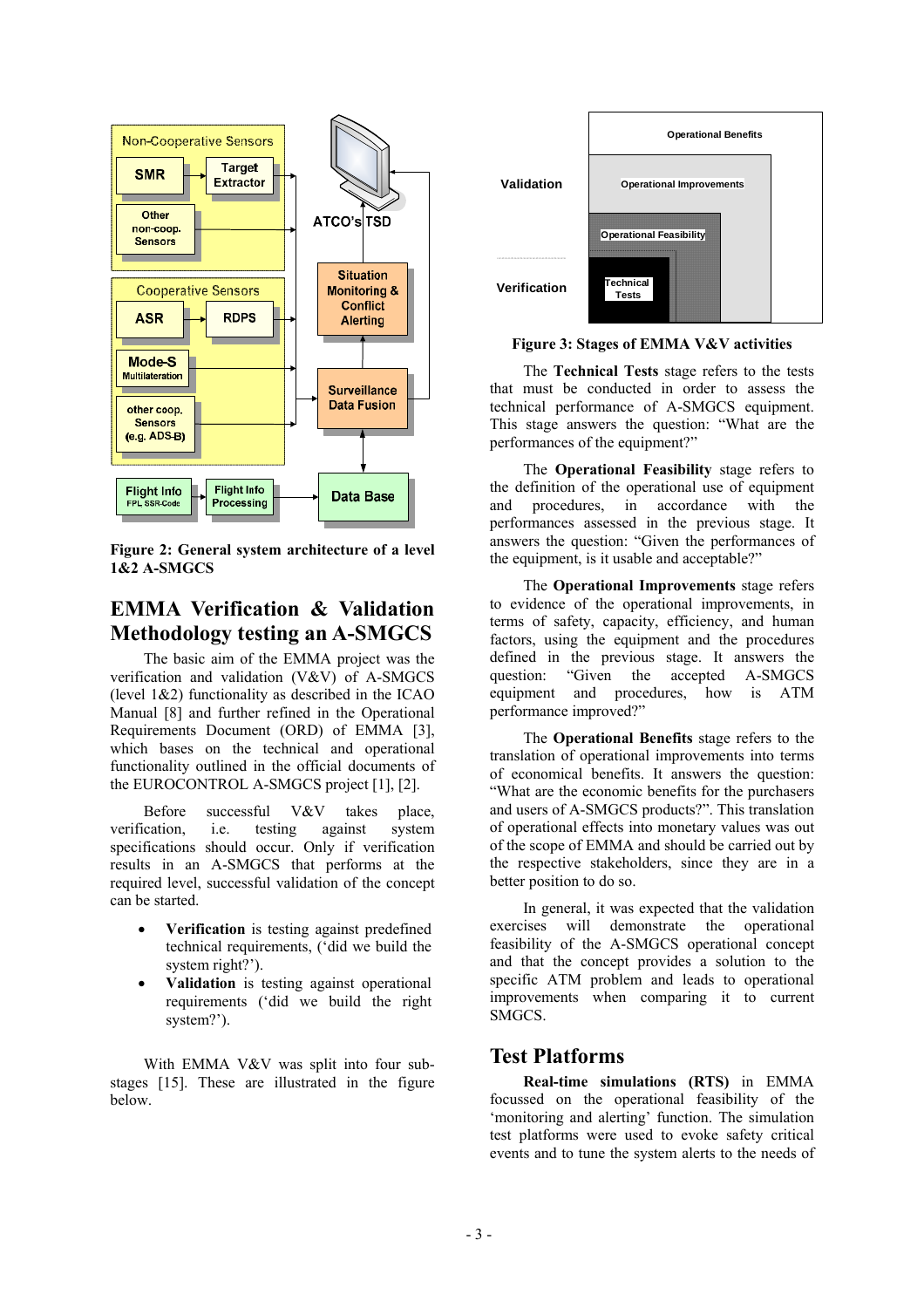the ATCOs. In addition, overall operational improvements in terms of safety and efficiency gains were to be proven with an RTS platform.

**On-site**, V&V activities concentrated on the measurement of the technical performance by using test cars and/or automatic performance assessment tools. Operational feasibility of the whole system was subject of investigations with participation of the end users. Measuring operational improvements in the field, however, is very difficult or even impossible. Frequently, both users of the system and the system itself are not certified for full operational use. Furthermore, a valid baseline with ceteris paribus condition compared to the experimental condition (with A-SMGCS) does not exist. Weather, traffic mix, traffic amount or the runway in use change frequently and cannot easily be controlled. Any effects of an operational improvement are then overshadowed. However, if field trials show that the overall system meets the technical performance and is operationally feasible, then operational improvements, which are measured in the RTS, can be transferred to the real environment.

## **Results**

The results are presented in accordance with the following main categories in the EMMA V&V methodology:

- Technical Tests,
- Operational Feasibility, and
- Operational Improvements.

Toulouse-Blagnac and Milan-Malpensa evaluated the A-SMGCS in on-site shadow-mode trials, which revealed important feedback to the technical and operational performance. Prague Ruzynĕ already started implementing an A-SMGCS within the BETA project, so that implementation and tuning of the system could start from a more matured level in EMMA. During the EMMA project Prague achieved the breakthrough to use the A-SMGCS fully operational under all visibility conditions. At the time of the validation activities, Prague controllers had already used the A-SMGCS for more than seven months and thus could give very detailed feedback regarding its operational feasibility and operational improvements. Therefore, validation results described in this paper mainly concentrate on results obtained at Prague Airport.

## *Technical tests*

At the three test site airports the most important technical performance requirements of the surveillance and conflict detection function were assessed with the help of 18 verification indicators (see Table 1). These indicators were derived from the EMMA technical and operational requirement documents [6] [3], which again were based on the A-SMGCS ICAO Manual [8] and the EUROCAE ED-87A [4].

The verification tests aimed at assessing the performance requirements by short- and long-term observations. **Long-term** measurements were performed by the recording and analysis tool MOGADOR, which was developed within EMMA (as described in [13]). The MOGADOR tool is a new verification tool, which fully automatically analyses specific surveillance performance parameters from a long-term recorded data pool of regular airport traffic. This tool revealed interesting results that can also be used to tune and adapt the A-SMGCS to meet the operational performance needs. However, long-term results analysed with MOGADOR lacked maturity because time was not sufficient to fully adapt the MOGADOR algorithm to the specific test airport characteristics, which would be necessary to automatically measure the real system performance.

Prior to the long-term assessment, technical **short-term** tests were performed in order to assess the readiness of the A-SMGCS system and to verify the system's compliance with the technical requirements (EMMA TRD [6]) by visual observation. Short-term test procedures leaned on EUROCAE [4] but were also adapted and improved within EMMA. They mainly make use of properly equipped test cars or test aircraft, knowing their own position on the aerodrome surface, which then is compared with the position assessed by the ground system.

In Table 1 short- and long-term results of the technical performance tests carried out at Prague Airport are compared with the respective requirements.<sup>1</sup>

| ID | Indicator                           | Acro-<br>nym | Require<br>ment                       | <b>Measured</b><br>Value |                      |
|----|-------------------------------------|--------------|---------------------------------------|--------------------------|----------------------|
|    |                                     |              |                                       | Short-<br>Term           | Long-<br><b>Term</b> |
|    | VE-1 Coverage<br>Volume             | <b>CV</b>    | Approach<br>Manoeuv.<br>area<br>Apron |                          | n.a.                 |
|    | VE-2 Probability<br>of<br>Detection | PD.          | $\geq 99.9\%$                         | 99.7%                    | $97,1 -$<br>99,4%    |

 $\overline{a}$  $<sup>1</sup>$  For the technical results of the other sites and decisions</sup> about all other technical requirements the interested reader is referred to the EMMA *V&V Analysis Report* [16].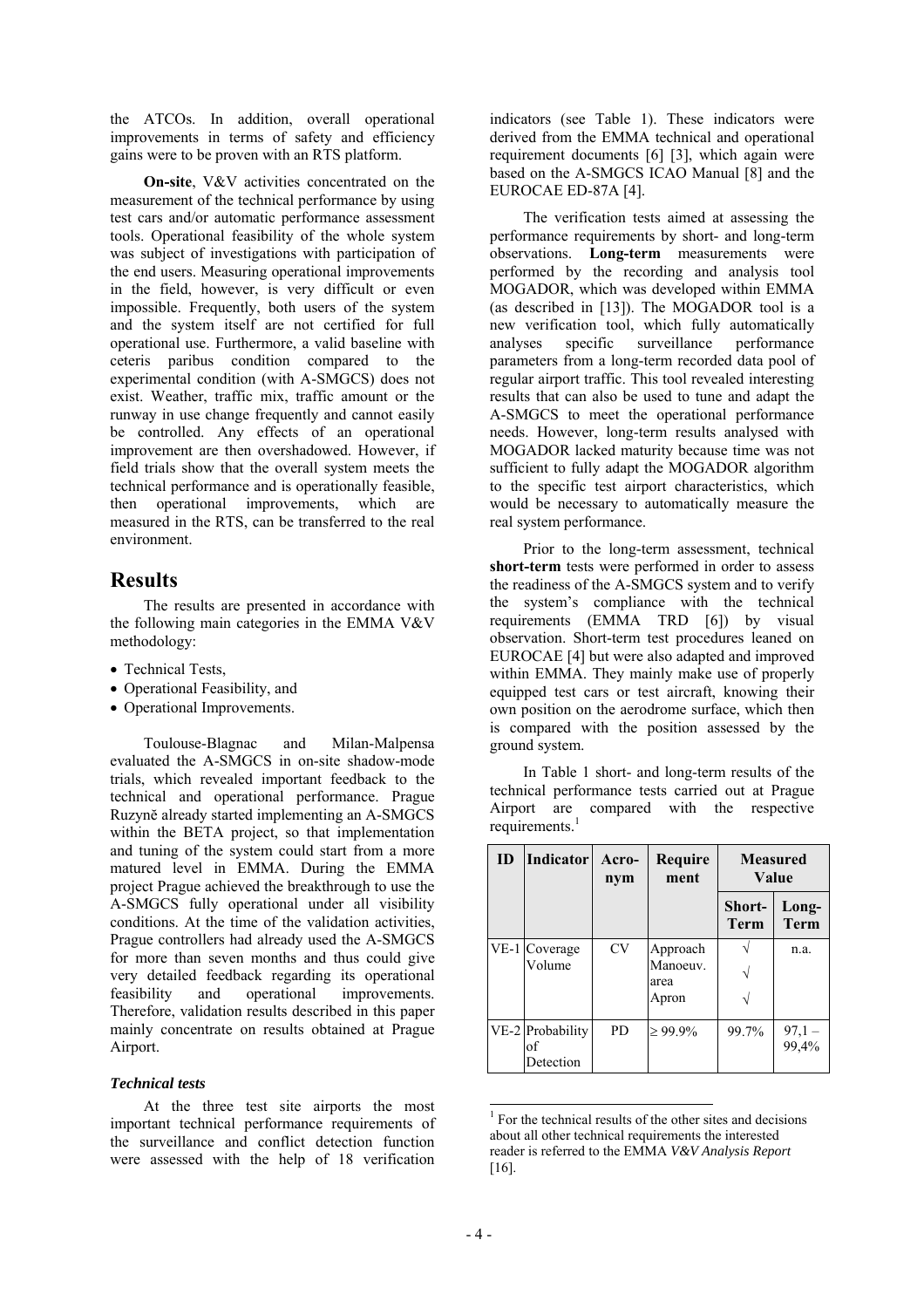| ID        | <b>Indicator</b>                                           | Acro-<br>nym | Require<br>ment                                                          | <b>Measured</b><br>Value         |                    |
|-----------|------------------------------------------------------------|--------------|--------------------------------------------------------------------------|----------------------------------|--------------------|
|           |                                                            |              |                                                                          | Short-<br>Term                   | Long-<br>Term      |
|           | VE-3 Probability<br>of False<br>Detection                  | <b>PFD</b>   | $< 10E - 3$<br>per<br>Reported<br>Target                                 | 0.07%                            | $0.04 -$<br>0,16%  |
|           | VE-4 Reference<br>Point                                    | <b>RP</b>    | Not<br>defined                                                           | $2-20$ m                         | n.a.               |
|           | VE-5 Reported<br>Position<br>Accuracy                      | <b>RPA</b>   | $\leq 7.5$ m<br>at a conf.<br>level of<br>95%                            | 3.2 <sub>m</sub><br>(static)     | n.a.               |
|           | VE-6 Reported<br>Position<br>Resolution                    | <b>RPR</b>   | ≤ 1 m                                                                    | $0.1 \text{ m}$                  | n.a.               |
|           | VE-7 Reported<br>Position<br>Discrimi-<br>nation           | <b>RPD</b>   | Not<br>defined                                                           | Not<br>tested                    | n.a.               |
|           | VE-8 Reported<br>Velocity<br>Accuracy                      | <b>RVA</b>   | Speed:<br>$\leq$ 5m/s<br>Direction:<br>$\leq 10^{\circ}$ at<br>95% conf. | $1.2 \text{ m/s}$<br>$7.9^\circ$ | n.a.               |
|           | VE-9 Probability<br>of Identifi-<br>cation                 | PID          | $\geq 99.9\%$<br>for<br>identifiable<br>targets                          | 99.7%                            | $78,8 -$<br>94,1%  |
| VE-<br>10 | Probability<br>of False<br>Identifi-<br>cation             | <b>PFID</b>  | $< 10E - 3$<br>per<br>Reported<br>Target                                 | $0.00\%$                         | $3,2-$<br>19,7%    |
| VE-<br>11 | Target<br>Report<br>Update<br>Rate                         | <b>TRUR</b>  | $\leq 1$ s                                                               | 0.47s                            | n.a.               |
| VE-<br>12 | Probability<br>of<br>Detection<br>of an Alert<br>Situation | <b>PDAS</b>  | $\geq 99.9\%$                                                            | 100%                             | n.a.               |
| VE-<br>13 | Probability<br>of False<br>Alert                           | PFA          | $< 10E - 3$<br>per Alert                                                 | Insuffici<br>ent<br>data         | n.a.               |
| VE-<br>14 | Alert<br>Response<br>Time                                  | ART          | $\leq 0.5$ s                                                             | $< 0.5$ s                        | n.a.               |
| VE-<br>15 | Routing<br>Process<br>Time                                 | <b>RPT</b>   | $\leq 10$ s                                                              | n.a.                             | n.a.               |
| VE-<br>16 | Probability<br>of Conti-<br>nuous<br>Track                 | PCT          | Not<br>specified                                                         | n.a.                             | See [9]<br>§2.3.16 |
| VE-<br>17 | Matrix of<br>Detection                                     | <b>MOD</b>   | Not<br>specified                                                         | n.a.                             | See [9]<br>§2.3.17 |

| ID | Indicator                            | Acro-<br>nym | Require<br>ment  | <b>Measured</b><br>Value |                    |
|----|--------------------------------------|--------------|------------------|--------------------------|--------------------|
|    |                                      |              |                  | Short-<br><b>Term</b>    | Long-<br>Term      |
| 18 | VE- Matrix of<br>Identifi-<br>cation | <b>MOI</b>   | Not<br>specified | n.a.                     | See [9]<br>§2.3.18 |

### **Table 1: Summery of Technical Verification Results (PRG)**

All main technical requirements could be verified (cf. EMMA V&V Analysis Report [16]) but also performance lacks were revealed. These lacks could either be overcome by a technical tuning of the system or simply showed the physical limits of the current technique. In some cases, when the user accepted a lower performance, they showed the inadequateness of the requirement. For example, VE-2 'Probability of Detection' should be 99.9% but only 99.7% was reached in Prague. Nevertheless, controllers' acceptance of this lower level of performance finally led to the verification of the parameter.

### *Operational feasibility*

The operational feasibility tests aimed at assessing the ATCOs' acceptance of the EMMA operational procedures and requirements. It was expected that the operational feasibility of the system would be confirmed under all visibility conditions by using the procedures defined in the EMMA ORD [3]. The operational feasibility was assessed in RTS and on-site through intensive debriefing sessions with the ATCOs using specially prepared questionnaires.

### Real-time simulations

In the Prague simulations a total of 11 ATCOS in four groups participated in the RTS trials. Three traffic scenarios were generated in accordance with the three different visibility conditions (VIS1, VIS2, and VIS3), (cf. Table 2).

|                       | <b>Scenario A</b>                                           | <b>Scenario B</b>                            | Scenario C                                             |
|-----------------------|-------------------------------------------------------------|----------------------------------------------|--------------------------------------------------------|
| <b>RWY QFU</b>        | $\uparrow$ 24 $\downarrow$ 31                               | $\uparrow$ 06 $\downarrow$ 13                | $\uparrow$ 24 $\downarrow$ 24                          |
| Approach              | <b>ILS CAT I</b>                                            | <b>VOR/DME</b>                               | <b>ILS CAT</b><br>II/III                               |
| Weather<br>conditions | VIS <sub>2</sub><br>Day<br>Wind 350/10<br>2km<br>visibility | VIS1<br>Day<br>Wind 130/15<br>5km visibility | VIS3<br>Day<br>Wind 350/10<br>VRB/2 RVR<br>400m visib. |
| <b>Movements</b>      | $\sim$ 35 / h                                               | $\sim$ 41/ h                                 | $\sim$ 25 / h                                          |

### **Table 2: Traffic Scenarios with Prague RTS**

Each of the 11 ANS-CR ATCOs was given a 30-item acceptance questionnaire after finishing all test runs. The Questionnaire mainly addressed the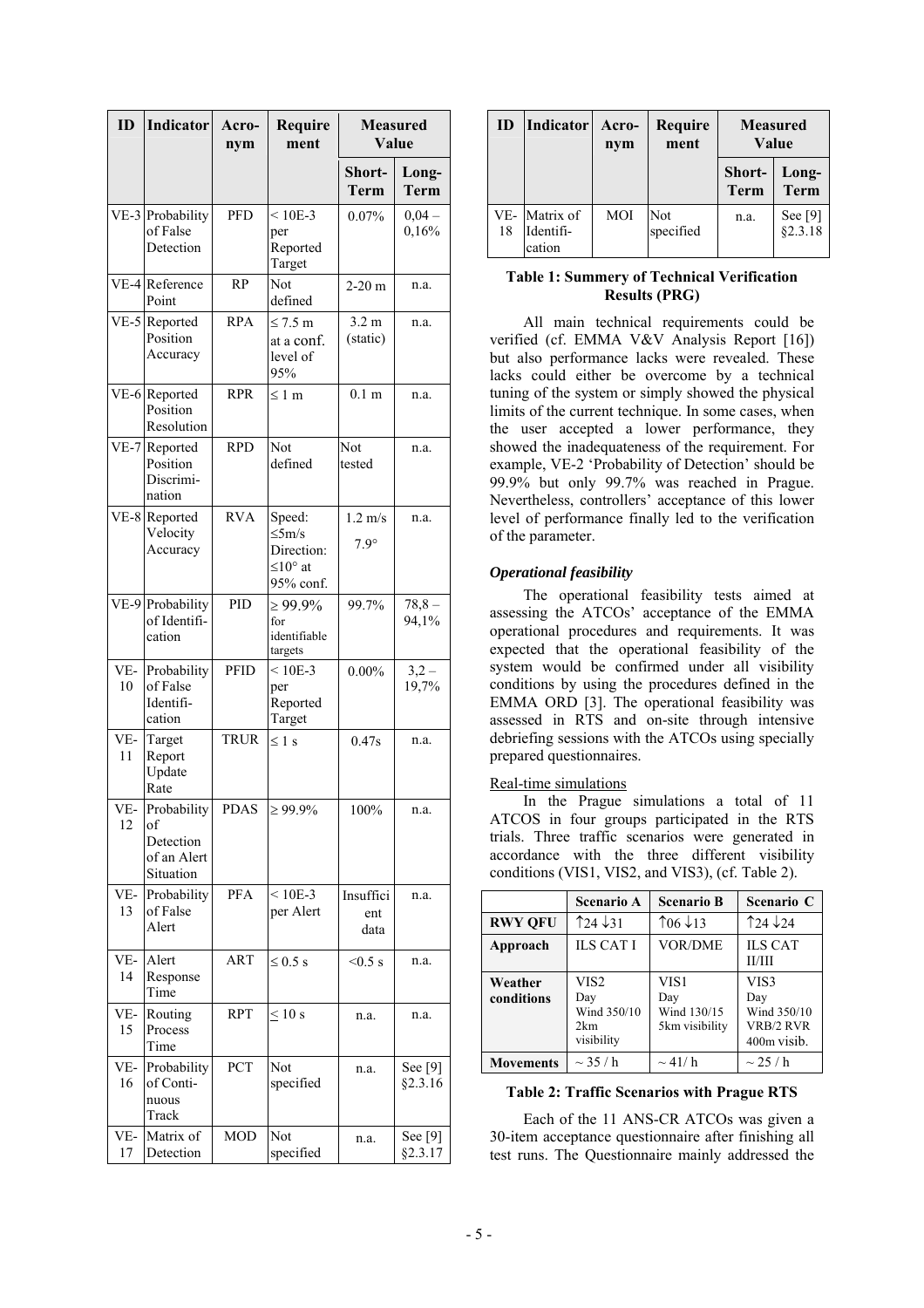use of the A-SMGCS HMI and new procedures, but also included items to the performance of the runway monitoring and alerting function. The answering scale reached from 1 "strongly disagree" to 10 "strongly agree". Except for two items all statements were answered towards the expected end of the scale and a t-test with an error probability of  $\alpha = 0.05$  proved their significance<sup>2</sup>. Therefore, it can be stated that the use of the A-SMGCS HMI and the performance of automatic alerts were of high operational feasibility in the Prague RTS.

Supplementing the Prague RTS by a second airport environment, another industrial system solution, with ENAV ATCOs as subjects, a second series of RTS for the Milan-Malpensa environment were performed at the NARSIM-Tower simulator of NLR in Amsterdam. The experiments also focussed on verifying technical performance and evaluating operational improvements related to the integration of a monitoring and alerting system into the current operational environment (baseline scenario). The ad hoc validation plan described both nominal and non-nominal validation sessions. The experiment scenarios discerned three major conditions: Medium or high-level traffic volumes, under different visibility conditions (VIS-1 and VIS-2), and with or without support of an A-SMGCS. Feasibility checks with ENAV controllers in RTS had to confirm the pre-configured system parameters and indicate unexpected behaviour of the tool or malfunctions in order to ensure that the installed system was fit for more performanceoriented validation activities.

### Field trials

During the EMMA operational field trials in Prague a total of 15 ANS-CR ATCOs filled in the debriefing questionnaire. All 15 ATCOs had worked with the A-SMGCS for more than seven months at the time of the interviews. A debriefing questionnaire with 144 items was handed out after their regular shift. 98 of the 144 items referred to the "operational feasibility" questions/statements, which were segregated into five areas:

- General usability
- Surveillance service
- Control service
- HMI design
- **Procedures**

The items could be answered on a scale from 1 (disagreement) to 6 (agreement). One-sample ttests with an expected mean value of 3.5 and an error probability of  $\alpha = 0.05$  were applied to prove statistical significance for all items.

The results revealed that the controllers accepted the A-SMGCS and thus approved its "operational feasibility". The following items are typical examples of the 98 'feasibility' items that were given to the ATCOs (all results to be found in [9]):

- **VA-03 Surveillance:** "*When visual reference is not possible, the displayed position of the aircraft on the taxiways is accurate enough to exercise control in a safe and efficient way.*" (Mean (M) = 5.4;  $p = 0.00^{*3}$ , or
- **VA-16 Surveillance:** "*I think that the A-SMGCS surveillance display could be used to determine that an aircraft has vacated the runway.*"  $(M = 5.3; p =$  $0.00^*$ ), or
- **VA-79 Control:** "*The information displayed in the A-SMGCS is helpful for avoiding conflicts.*"  $(M = 5.1; p = 0.00*),$ or
- **VA-75 HMI:** "*The A-SMGCS provides the right information at the right time.*"  $(M = 5.1; p = 0.00^*)$ , or
- **VA-55 Procedures:** "*When visual reference is not possible I think the A-SMGCS surveillance display can be used to determine if the runway is cleared to issue a landing clearance.*"  $(M = 5.3; p = 0.00*)$

In total 77 of the 98 items proved their significance in the expected direction. Most of the non-significant VA 'feasibility' items referred to the monitoring and alerting function whereas the ATCOs could not use the full scope of this service yet but only the "stop bar crossing" alerts as a first step. However, additional case studies with flying test aircraft, which were used to evoke additional conflict situations (e.g. arrival-arrival conflicts with crossing runway), showed that also the performance of other conflict situation alerts was highly accepted by the controllers during the field trials.

### *Operational improvements*

### Real-time simulations

With EMMA, high-level and low-level V&V objectives were formulated and translated into measurable indicators. Table 3 gives an overview of the operational improvements that were intended to be measured with real-time simulation exercises. The ATCOs worked alternately with A-SMGCS and with their current SMGCS, which served as the baseline condition. By comparison of those two test conditions, operational improvements of the A-SMGCS could be assessed.

 $\overline{a}$ 

 2 The complete results can be found in the Prague Test Report D6.3.1 [9].

<sup>&</sup>lt;sup>3</sup> A star (\*) signals statistical significance with  $p < 0.05$ .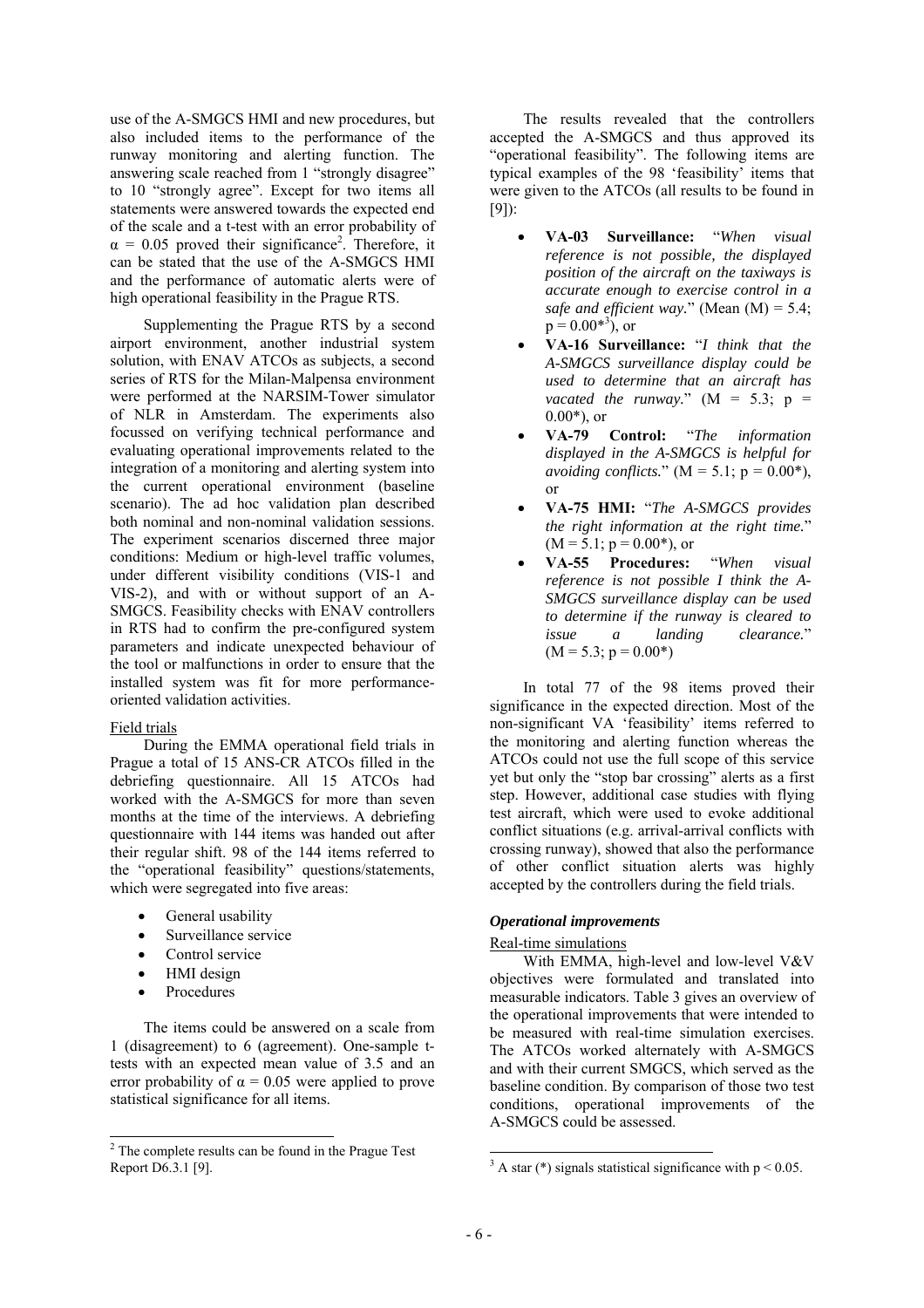| High-level<br>Objective | <b>Low-level</b><br><b>Objective</b>                         | <b>Indicator</b>                                                     |
|-------------------------|--------------------------------------------------------------|----------------------------------------------------------------------|
| Safety                  | Reduced number of<br>incidents and<br>accidents              | Number of<br>incidents and<br>accidents                              |
|                         | Faster identification<br>and mitigation of<br>safety hazards | Time for conflict<br>detection.<br>identification,<br>and resolution |
| Efficiency/<br>Capacity | Lower Taxi Time<br>for in and outbound<br>traffic            | Taxi Time                                                            |
|                         | Lower duration of<br>radio com                               | Duration of radio<br>communications<br>$(R/T \text{ load})$          |
| Human<br>Factors        | <b>Higher Situation</b><br>Awareness                         | Situational<br>Awareness                                             |
|                         | Convenient level of<br>workload                              | Workload                                                             |

**Table 3: Measurements in RTS** 

In the following the most interesting results are reported in accordance to the abovementioned indicators (cf. Table 3):

#### **Number of incidents and accidents**

No accidents were observed during the RTS trials. Incidents occurred but they were caused by the pseudo-pilots and thus were not human errors in terms of ATCO mistakes. In general, natural ATCO errors are very rare and thus hard to assess in test trials.

#### **Time for conflict detection, identification, and resolution**

The reaction time was assessed by an observer who measured the time between the initiation of a conflict and the reaction of the ATCO in charge. The reaction of an ATCO was defined by the time when the ATCO contacts the pilots to resolve the conflict. Pilots in the simulation were not real pilots but pseudo-pilots. They were instructed to cause conflict situations.

Prague RTS results showed an improvement of 11.5% in the 'reaction time' of the Tower Executive Controller (TEC) between A-SMGCS and the baseline condition even if statistical significance (M = -0.69 seconds,  $T_{(12)} = -0.560$ , p > 0.05) could not be achieved. However, an important trend was discovered that showed that ATCOs react faster in the A-SMGCS condition (cf. Figure 4).



#### **Figure 4: ATCO's reaction time in case of conflict situations**

### **Taxi Time**

The taxi time was measured automatically for each aircraft starting from the gate (velocity  $> 0$ kts) until the wheels left the ground (take-off) for outbound movements. For inbound movements the time measurement started when the wheels touched the ground (touch down) until the velocity was 0 at the gate or stand. Since identical traffic scenarios were used for A-SMGCS and baseline trials<sup>4</sup>, pairs of identical taxiing aircraft within identical traffic scenarios could be generated. This procedure guaranteed that measured taxi time differences could be attributed to better efficiency of A-SMGCS.

With Prague RTS, pairs of "taxi times" were summed up for each scenario A, B, and C and separated in A-SMGCS and baseline condition. The results showed significant differences in the taxi times between A-SMGCS and the baseline condition:  $M_{\text{Total}} = -30$  seconds,  $T_{(178)} = 1.973$ , p < .05. This mean value corresponds to an effect of 5.5%.



**Figure 5: Average taxi times** 

Since the aircraft, controlled by pseudo-pilots, always have a constant speed level, those taxi time differences can only be interpreted as being caused by a more efficient control by the ATCOs using A-SMGCS. The detailed results also revealed that the

 4 with the exception that call signs were changed to alleviate recall effects with controllers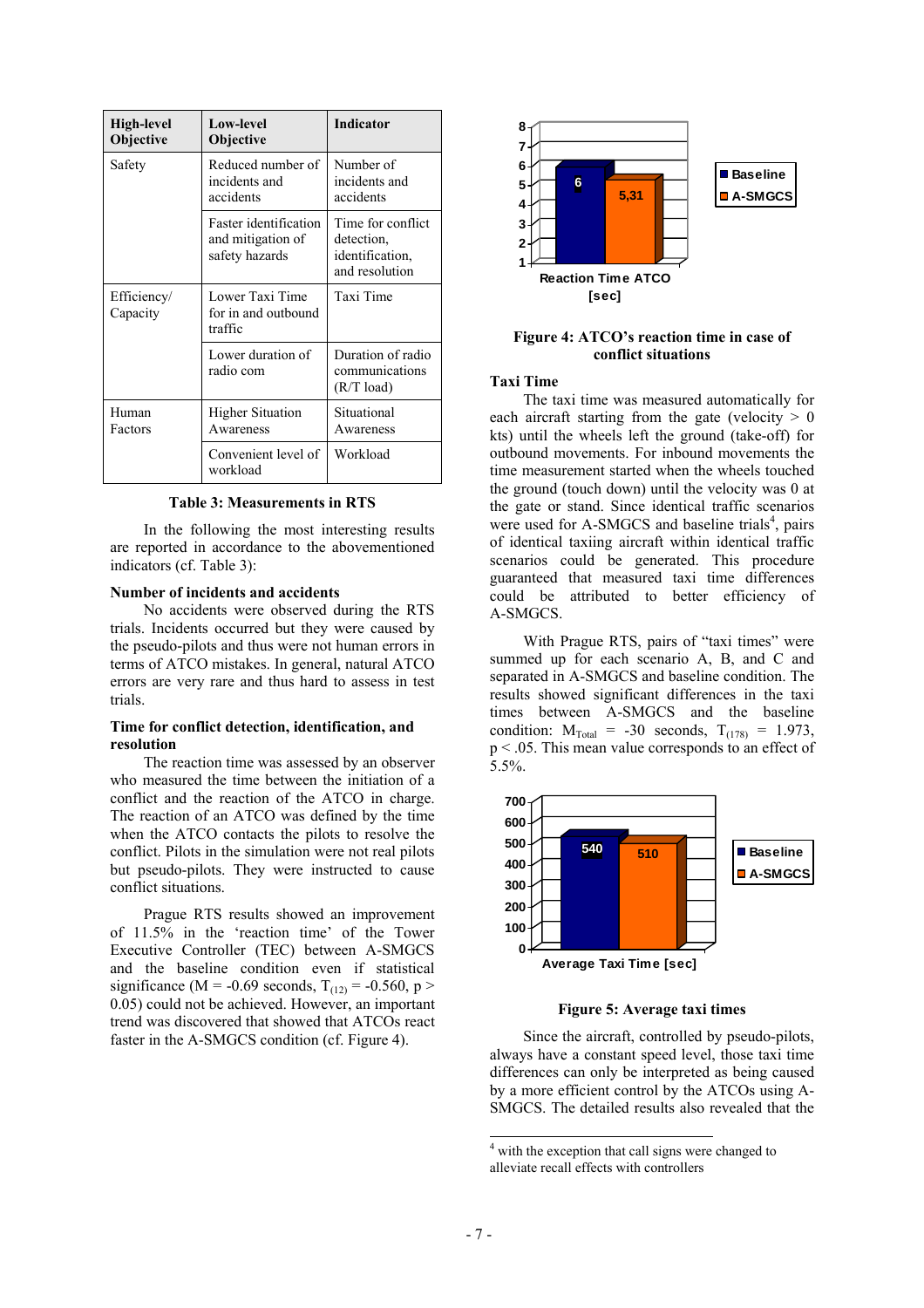taxi time effect is particularly high with scenario B (nearly 18%) where visibility is good but the amount of traffic is the largest. Finally, it must be stated: Yes, A-SMGCS reduces taxi times.

#### **Duration of radio communications**

The duration of radio communication was measured for each controller working position, Tower planning-, Tower executive-, and ground executive controller (TPC, TEC, and GEC). The durations refer to 3600 seconds overall test time. Figure 6 outlines the respective results.



#### **Figure 6: Duration of radio communication for three controller working positions**

A two-way 2x3 ANOVA showed a difference of 162 seconds between A-SMGCS and baseline, which revealed a positive trend but did not become significant (F<sub>(1, 30)</sub> = 3.6, p > 0.05). However, a pvalue of 0.06 is rather close to significance and with a greater sample size the effect should be proven.

#### **Situation awareness (SA)**

After each test run the ATCO's situation awareness was measured with the SASHA questionnaire. The questionnaire uses a five-point scale and contains 12 questions, of which the last one addresses SA globally: "*How would you rate your overall situation awareness during this exercise?*" All ratings were merged into two scores per controller, one for the A-SMGCS and one for the baseline condition (cf. Figure 7).



**Figure 7: ATCOs' Situation Awareness** 

A t-test with repeated measurements showed the significance of this expected result ( $T_{(10)} = 3.0$ , p < 0.05): Yes, A-SMGCS increases the ATCOs situation awareness.

#### **Workload**

In every test run each ATCO was asked to indicate the perceived workload rating every 10 minutes. The controller could choose one of five categories: *underutilised, relaxed, comfortable, high, or excessive*. The mean values were analysed in a 2x3 (A-SMGCS x Scenario) ANOVA with repeated measurements on all independent factors. The ANOVA revealed no significant main effect of A-SMGCS ( $F_{(1,10)} = 0.019$ ; p = 0.89) with a mean of  $M = 2.285$  compared to the baseline mean of  $M = 2.276$  on a scale reaching from 1 to 5. Most of the time the controllers felt *relaxed* and *comfortable* in the simulation runs, notwithstanding the test condition A-SMGCS or baseline. Traffic scenarios were not demanding enough to put stress on the controllers, not even in the baseline condition. Therefore, A-SMGCS had no chance of showing a workload reduction.

#### Field Trials

Because of the laboratory conditions of a simulation platform, operational improvements were mainly assessed there. Nevertheless operational improvements could also be deduced from interviews with active ATCOs after their regular shifts using an A-SMGCS. The Prague ATCOs were asked to estimate their perceived safety and efficiency when they worked with A-SMGCS compared to earlier times when they could not use the new system. As already outlined above, a questionnaire containing 144 items was handed out to the ATCOs. 46 items referred to operational improvements in terms of safety, efficiency, and human factors.

In the following, an excerpt of the most interesting answers to the  $46$  items is given<sup>5</sup>. The answering scale reached from 1 (disagreement) to 6 (agreement) and one-sample t-tests with an expected mean value of 3.5 and an error probability of  $\alpha$  = 0.05 were applied to prove statistical significance for all items:

- **VA-28 Safety:** "*When procedures for LVO are put into action, A-SMGCS helps me to operate safer.*"  $(M = 5.4; p =$  $0.00*$ ), or
- **VA-62 Safety:** "*I think A-SMGCS can help me to detect or prevent runway incursions.*"  $(M = 5.0; p = 0.00<sup>*</sup>)$ , or
- **VA-09 Efficiency:** "*When visual reference is not possible, I think identifying an aircraft or vehicle is more*

 $\overline{a}$ 

<sup>&</sup>lt;sup>5</sup> For the complete results, please have a look at the EMMA V&V Analysis report [16].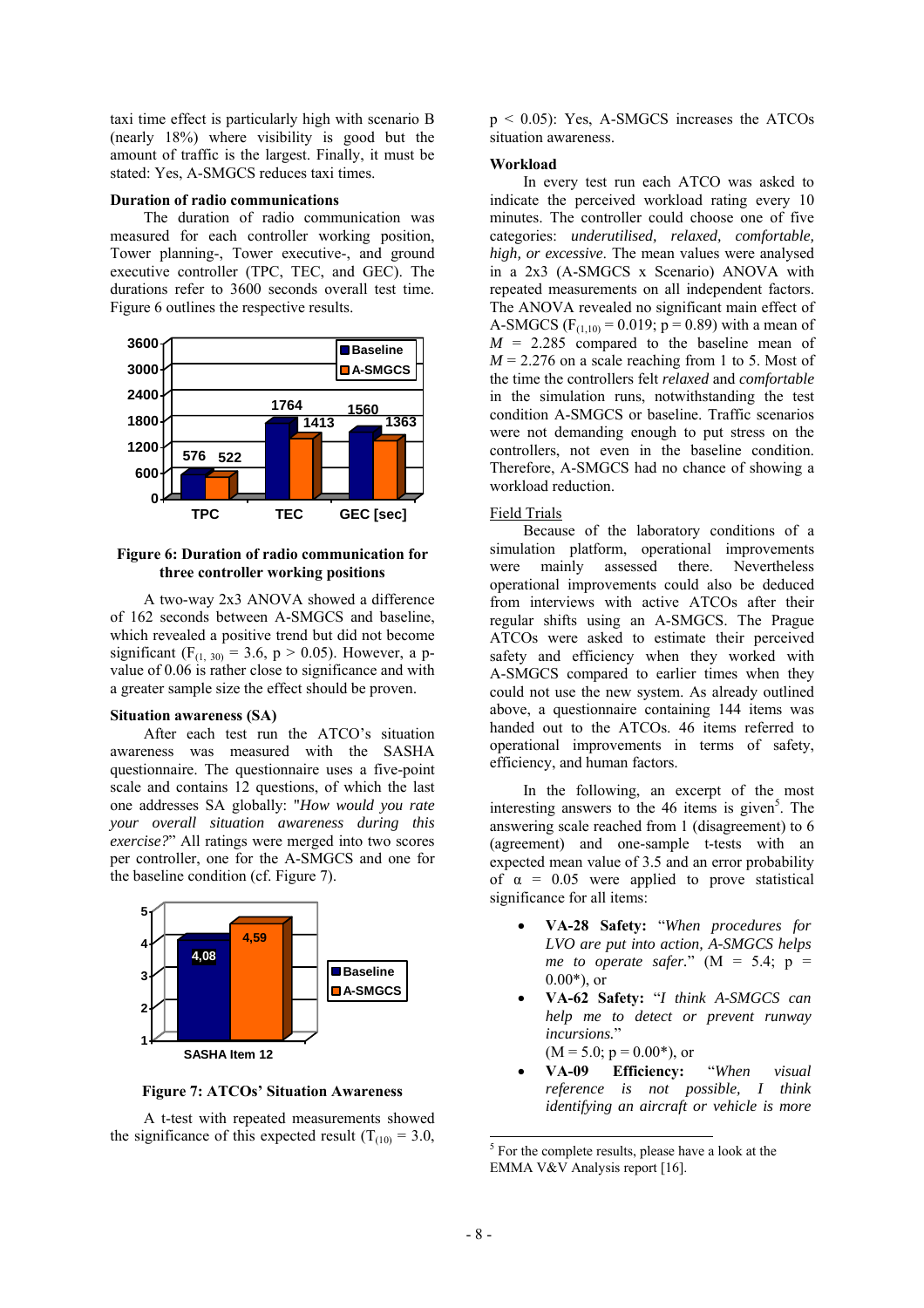*efficient when using the surveillance display.*" ( $M = 5.2$ ;  $p = 0.00$ <sup>\*</sup>), or

- **VA-10 Efficiency:** "*I think, also in good visibility conditions, identifying an aircraft or vehicle is even more efficient when using the surveillance display.*" (M  $= 5.2$ ; p  $= 0.00$ <sup>\*</sup>), or
- **VA-28 Efficiency:** "The A-SMGCS enables me to execute my tasks more efficiently."  $(M = 5.4; p = 0.00^*)$ , or
- **VA-28 Efficiency:** "*The number of position reports will be reduced when*

*using A-SMGCS (e.g. aircraft vacating runwayin-use.*" ( $M = 5.4$ ;  $p = 0.00$ <sup>\*</sup>), or

- **VA-124 Efficiency:** "*The A-SMGCS enables me to handle more traffic when visual reference is not possible.*" (M = 4.5;  $p = 0.00$ <sup>\*</sup>), or
- **VA-12 Human Factors:** "*The A-SMGCS display gives me a better situational awareness.*"
	- $(M = 5.4; p = 0.00^*)$ , or
- **VA-59 Safety:** "*When procedures for LVO are put into action, A-SMGCS helps me to reduce my workload.*"  $(M = 5.2$ ;  $p =$  $0.00*$ ).

In total 38 of the 46 items proved their significance in the expected direction. The eight non-significant items mainly related to ambitious capacity effects, where the ATCOs could not imagine that an A-SMGCS level 1&2 system could already solve those problems. However, the majority of the answers further support the hypothesis that A-SMGCS provides significant operational improvements that will result in operational benefits for all stakeholders of an A-SMGCS.

# **Transition of Results in detailed Recommendations**

The following summarising statements contain the most important recommendations obtained from the EMMA V&V activities (cf. also the EMMA Recommendation Report [10]):

• It was proven that the ATCOs can use the A-SMGCS surveillance display as a primary means for identification, as it provides an identification label for every Mode- $S^6$ equipped aircraft.

- It is recognised that flight crews do not comply with the transponder operating procedures consistently even when they are published by AIS and are known to the airlines. It is recommended to include type specific procedures in the pre-flight preparation procedures/checklists and in the aircraft operations manual to further improve pilots' compliancy.
- The use of a standardised and well proven validation approach is required for achieving reliable and robust V&V results. The use of the MAEVA VGH [14] with its stepped evaluation view within EMMA V&V contributed substantially to the production of reliable validation results. In future validation projects, the European Operational Concept Validation Methodology (E-OCVM, [12]) should be consulted as well.
- The tuning of a runway monitoring and alerting function in simulation before running it operationally is a compulsory step to assure its operational feasibility in terms of safety and efficiency.
- Some performance requirements are difficult to measure and verify by short-term testing only. Results are highly dependent on the measurement method and there are significant temporal variations. The EMMA tests indicate that verification of such requirements calls for continuous long-term observation over a period of several weeks. Automatic assessment tools, like MOGADOR, may help here.
- Due to a high number of site specificities extensive tuning is a compulsory step to obtain a sufficient and reliable system performance.
- In order to use the surveillance display safely and efficiently in all visibility conditions, all aircraft and vehicle movements, that intend to get authorised to use the manoeuvring area, should be properly equipped to be co-operative to an A-SMGCS in order to provide their identity on the ATCO's surveillance display.

# **Conclusion and Outlook**

EMMA phase  $1(2004 - 2006)$  was a project, which was founded to set the last bricks in the wall of a validated and consolidated A-SMGCS level 1&2 concept for support of harmonised, worldwide implementation. This effort was performed in close co-ordination with EUROCONTROL's A-SMGCS project being based on a common level 1&2 concept. Within EMMA, level 1&2 systems were implemented at three European mid-size airports to perform extensive trials leading to meaningful

 6 Or any kind of equivalent tool that provides cooperative data exchanges between aircraft and the ground surveillance system (e.g.; ADS-B)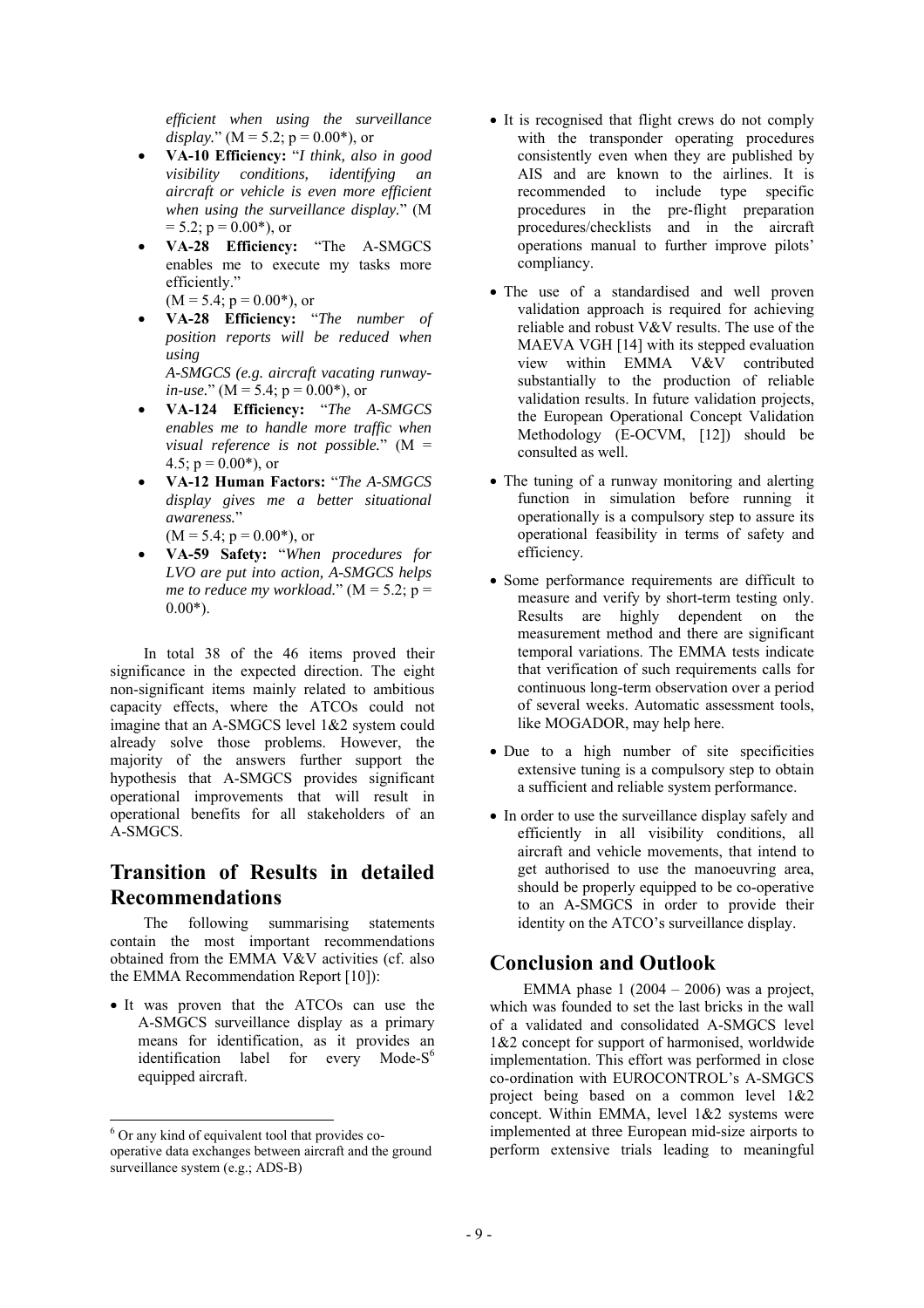results, which should further support, improve, and finally validate the existing concept. The authors of this paper did not attempt to fully cover all facets of the EMMA activities but they tried to provide an overview of the EMMA strategy and the most meaningful project results.

At three test sites the system performance was measured and verified against ICAO [8] requirements. System performance and new procedures were assessed for their operational feasibility and their effects on operational improvements. Finally, all results yielded feedback for ICAO requirements (see EMMA V&V analysis report [16] for the complete feedback).

The mentioned results regarding operational feasibility and improvements were obtained in realtime simulations and field trials. Simulation experiments proved the feasibility of new procedures, the A-SMGCS HMI, and the runway monitoring and alerting function. They showed operational improvements in terms of a lower duration of radio communication, a faster ATCO reaction time in case of conflict situations, an improved situation awareness of the ATCOs, and a significant reduction of the average taxi times by 5,5%. In field trials, standardised interviews with active ATCOs using the A-SMGCS at Prague airport confirmed the operational improvements.

Those improvements with more efficient and safer surface operations will finally result in operational benefits for all stakeholders of an airport and will provide important input for an A-SMGCS business case.

EUROCONTROL in co-operation with the European Commission presented results of EMMA and the EUROCONTROL A-SMGCS project to the European Air Navigation Planning Group (EANPG). They presented a formal proposal to update the ICAO A-SMGCS manual [8] and to amend the Regional Supplementary Procedures (SUPPS) (Doc 7030, [7]). These activities are still ongoing.

## **References**

- [1] Adamson P., 2006, *Operational Concept and Requirements for A-SMGCS implementation Level 1*, Edition Number 2.0, Brussels, Belgium, EUROCONTROL.
- [2] Adamson P., 2006, *Operational Concept and Requirements for A-SMGCS implementation Level 2*, Edition Number 2.0, Brussels, Belgium, EUROCONTROL.
- [3] Delain, O. et al., 2006, *Operational Requirements Document*, Version 1.0, Paris, France, D1.3.5u ORD, EMMA, www.dlr.de/emma.
- [4] EUROCAE, 2001, Minimum Aviation System Performance Specification for A-SMGCS, Doc. ED-87A, Paris, France.
- [5] EUROCONTROL, 2006, *Performance Review Report: An Assessment of Air Traffic Management in Europe during the Calendar Year 2005*, PRU, Brussels, Belgium, http://www.eurocontrol.int/prc.
- [6] Gilbert, A., 2006, *Technical Requirements Document Part A – Ground*, Version 1.0, Horten, Norway, D1.4.2au\_TRD-GND, EMMA, www.dlr.de/emma.
- [7] International Civil Aviation Organisation (ICAO), 1987, *Regional Supplementary Procedures*, Doc. 7030/4, Fourth Edition, Montreal, Canada.
- [8] International Civil Aviation Organisation (ICAO), 2004, *Advanced Surface Movement Guidance and Control Systems (A-SMGCS) Manual*, Doc. 9830, First Edition, Montreal, Canada.
- [9] Jakobi, J. et al, 2006, *Test Results Prague*, Version 1.0, Braunschweig, Germany, D6.3.1 TPR, EMMA, www.dlr.de/emma.
- [10] Jakobi, J., 2007, *Recommendations Report*, Version 1.0, Braunschweig, Germany, D6.8.1 RECOM, EMMA, www.dlr.de/emma.
- [11] Klein, Kurt, Jörn Jakobi, 2003, *BETA Recommendations Report*, Braunschweig, Germany, BETA, www.dlr.de/beta.
- [12] Makins, N., 2005, *EUROPEAN Operational Concept Validation Methodology (E-OCVM),* Version 1.0, Brétigny, Paris, Eurocontrol Experimental Centre.
- [13] Marcou, N., 2006, *Long-term Measurements of A-SMGCS Performance - CDG Case Study*, Version 1.0, Paris, France, D1.1.2 CDG, EMMA, www.dlr.de/emma.
- [14] Revuelta J., 2004, *A Master ATM European Validation Plan (MAEVA)*, Validation Guideline Handbook (VGH), issue 3.0, Madrid, Spain, MAEVA.
- [15] Teutsch, J. et al., 2006, *Generic Verification and Validation Masterplan*, Version 1.0, Amsterdam, Netherlands, D6.1.1 Generic VV Masterplan, EMMA, www.dlr.de/emma.
- [16] Teutsch, J. et al., 2007, *V&V Analysis Report*, Version 1.0, Amsterdam, Netherlands, D6.7.1, EMMA, www.dlr.de/emma.

## **Abbreviations**

| ADS-B | Automatic Dependent Surveillance<br><b>Broadcast</b> |
|-------|------------------------------------------------------|
| AIP   | Aeronautical Information Publication                 |
| AIS.  | <b>Aeronautical Information Service</b>              |